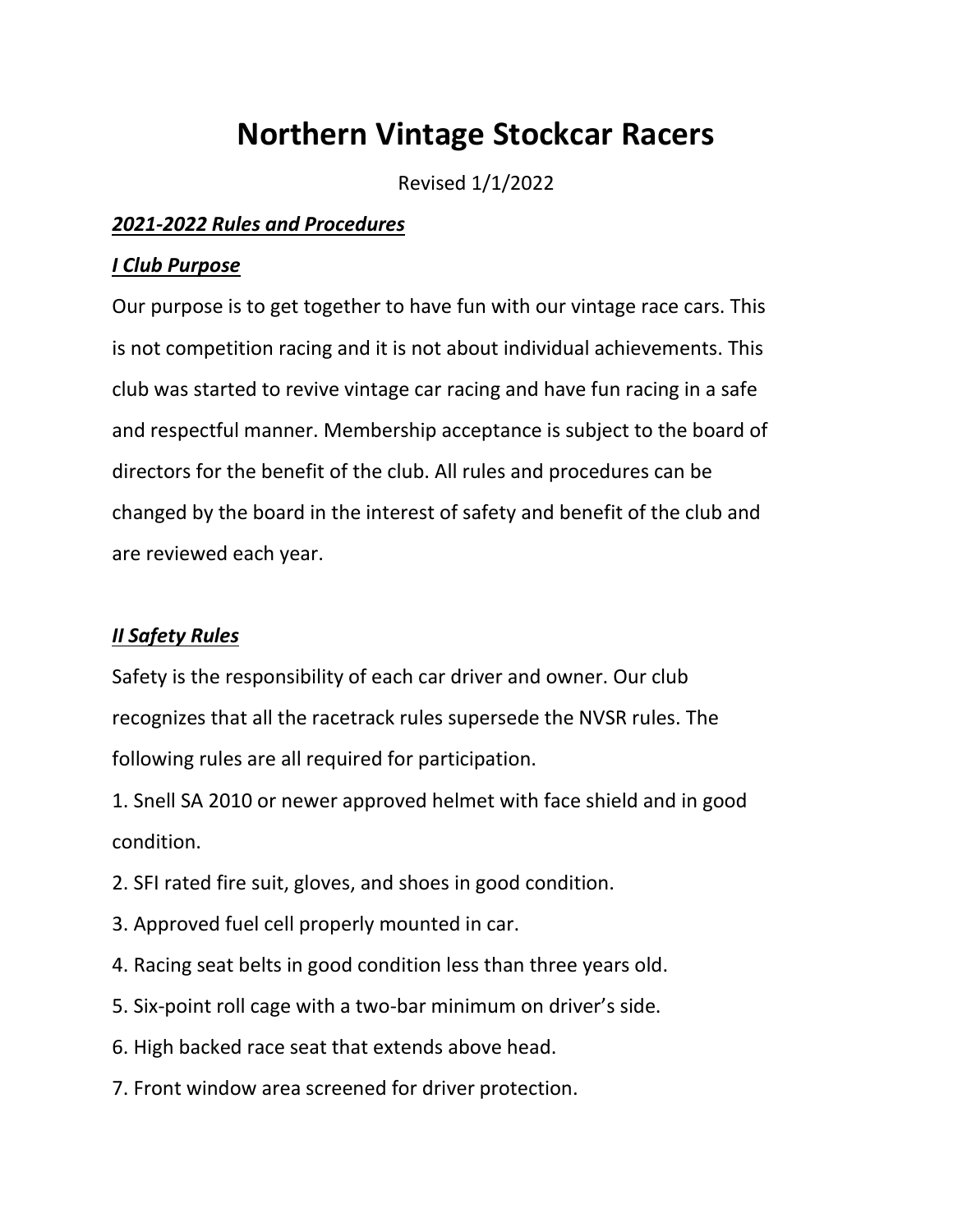8. Driver side window nets for full bodies.

9. Banner nets used for head and arm restraints for arms required for modified.

- 10. Window openings allowing exit from both sides.
- 11. Batteries mounted secure and away from driver.
- 12. Electric disconnect switch marked and easy to reach.
- 13. Electric fuel pumps wired into oil pressure switch.
- 14. Fuel shut off marked and easy to reach.
- 15. Drive shafts and weights numbered and painted white.
- 16. Working brakes for four wheels and one wheel shut off allowed.

## *III Driver Conduct Rules*

Our club is successful because we take care of each other, and we operate efficiently during the racing program. The following rules are used to help the club keep members and spectators at the racetracks safe. Violations can result in fines, probations, and suspensions as determined by the board.

1 Fines-

Conduct fines can be assessed by the board for track incidences. All fines are paid before participating in the club activities.

2 Flags–

All track flags must be followed. If you cause two yellow flags in one race you will retire for the evening.

3 Car Control–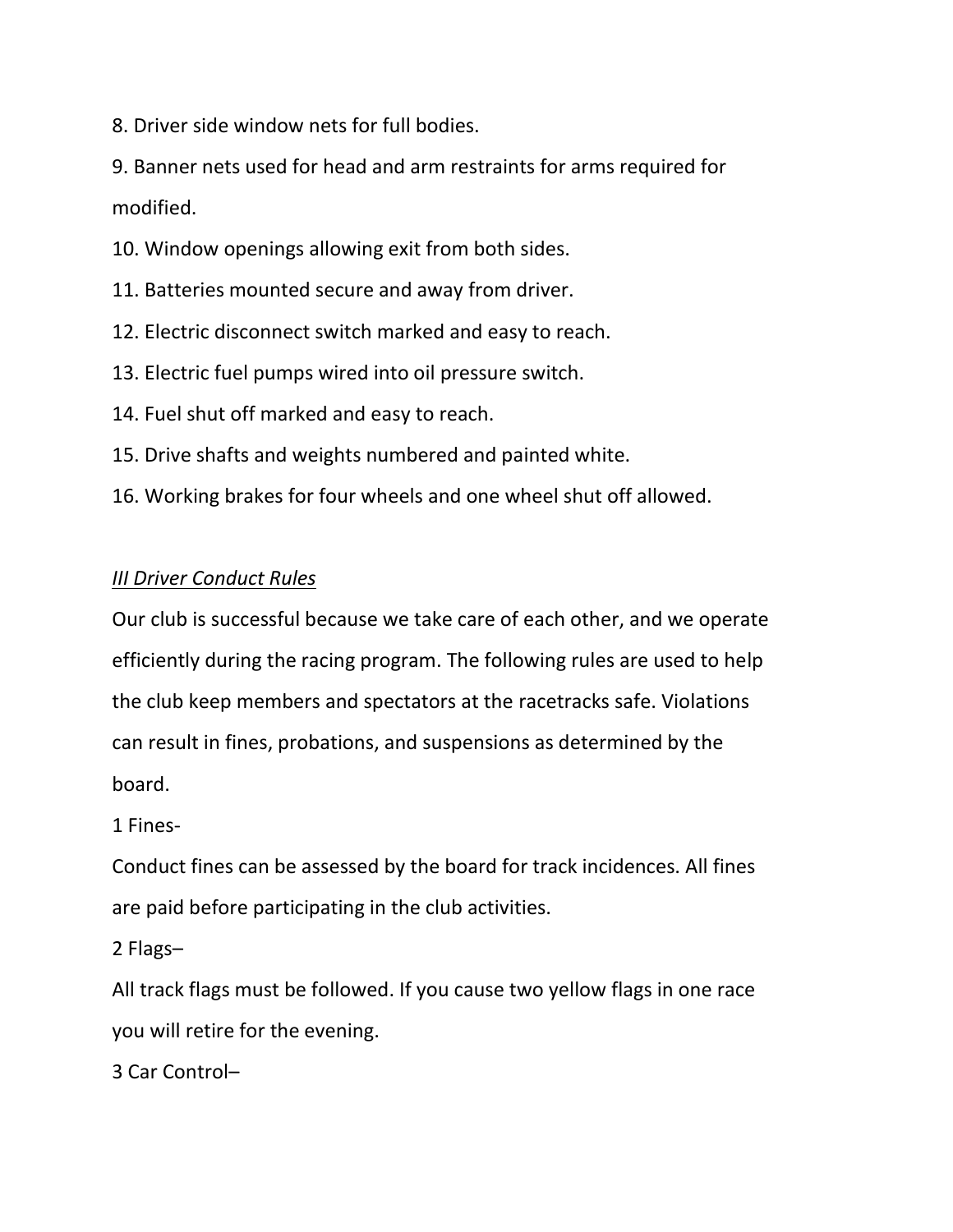The driver must always keep control of the car or be subject to board discipline and could result in fines or suspension. Do not enter the track without official signals.

4 Drugs and alcohol–

Anyone who is in the pits is prohibited to use drugs or alcohol before or during the race. Any violations will be immediate suspension from the club.

5 Race Car Contact–

The club promotes no car contact by having drivers use a regular racing line and proper spacing. Contact between cars will be reviewed only by the drivers involved and two alternating board members. Any others who get involved will be fined or suspended. Differences in opinions will require the board to make decisions and issue fines and or suspensions. Any disputes with the

board decision are grounds for suspension. Verbal or physical threats are not allowed and will result in disciplinary actions. Conflicts are not to be relieved by members and settled the night of the incident.

6 Disqualifications–

The membership of the club can be revoked at any time and fines must be paid before resuming in club activities.

7 Passing cars–

Passing a slower car is done in a safe manor and not done in a turn making it three wide or before the start of the race. It is the responsibility of the passing driver to make a good pass and not disrupt the fun of the other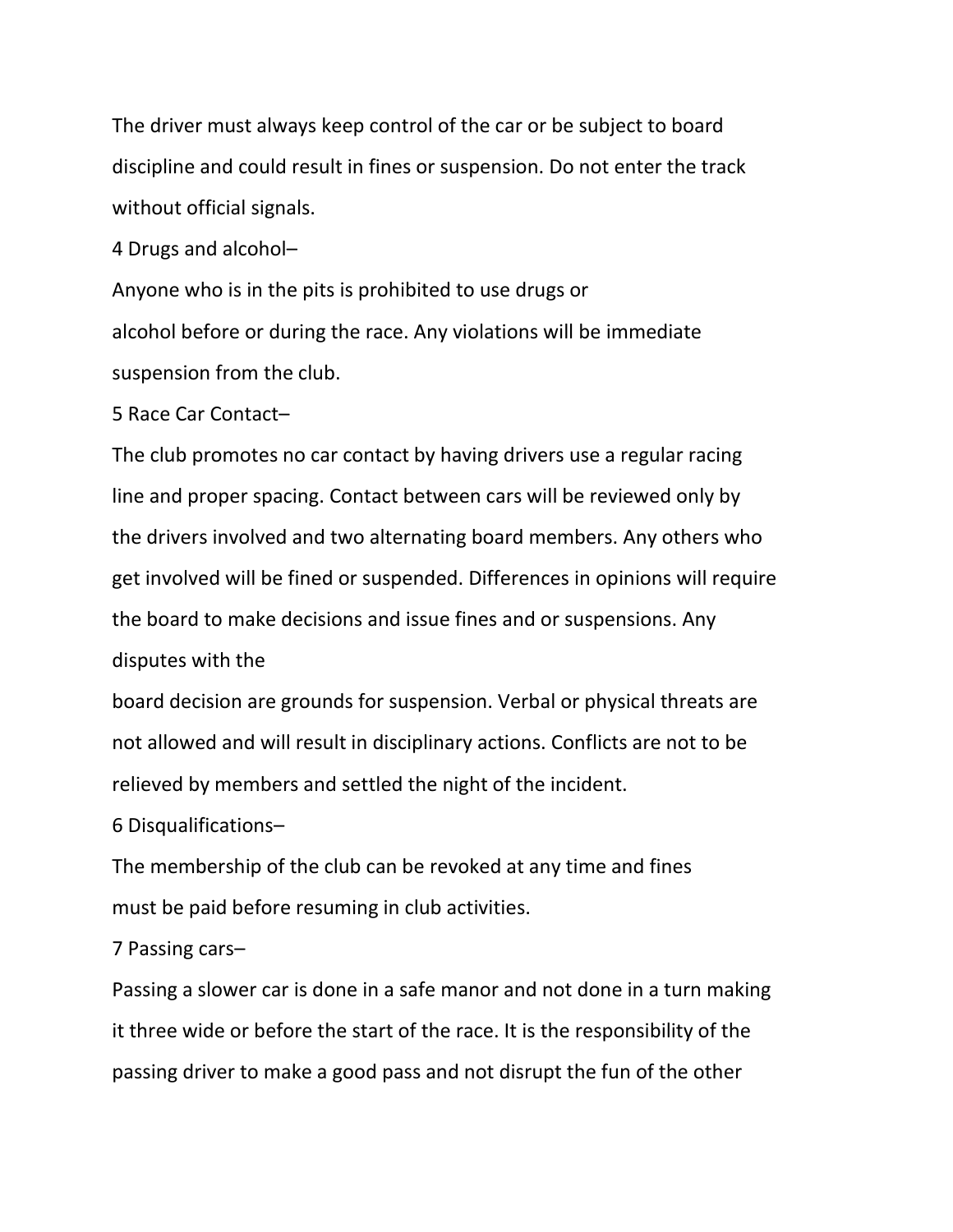drivers. If it is not possible to make a good pass, wait until it is possible. Slower cars are to maintain a line on the track for the passing cars to plan and execute a good pass. These rules are for the safety and comfort of all the drivers and can result in disciplinary actions if not performed correctly. 8 Finishing first-

The club wants each driver to have a chance to finish first or win. This requires that each of the drivers share their turns to win. **2 to 3** Feature Wins in a season is enough for any Driver. If a driver wins too much the board can take action to change the race results. Drivers will be fined \$100 and face disciplinary actions if they win both races in the same event. If a driver wins the Heat; they are not allowed to finish past third in the feature. If there is any competitor that is consistently beating the competition by a lot (lapping the field, or just way faster than everyone else on the track on a consistent basis) the club reserves the right to slow that car down in manners to be determined to be even with the rest of the field or get a few races off to think about if they really want to club race. We are guests of the track and promoter and we're there to put on a competitive fun show for the fans.

#### *IV Vintage Racing Procedures -*

A membership is required to be able to participate in each race or event. Memberships are available for the season in March and good for the entire season for \$40.00. No Memberships will be sold at the racetrack on race night. Each Membership gets the Driver and two Pittman in free

and must be with car when signing in.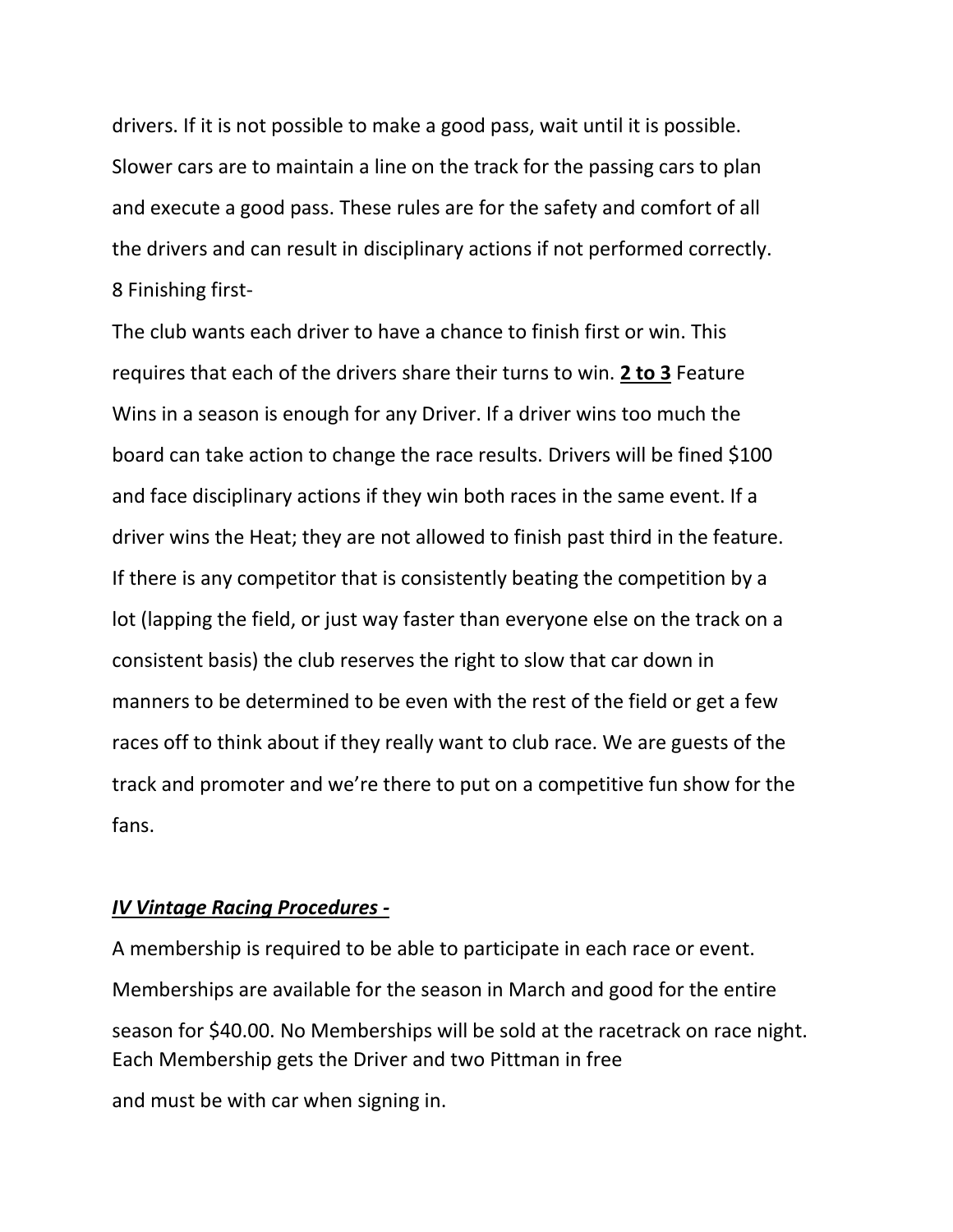All Drivers must attend the Mandatory Drivers Meeting before every Race or Will start in the back of the Heat and Feature.

Facebook and Our Website page are forms of communications for race schedule, cancellations or additions, and news

Any new NVSR drivers will start in the rear for Heat and Feature the first night.

The club uses the following list of activities to keep the events safe and organized.

1 Line up-

The club uses a sign up and random drawing to place cars in each class in their positions for each race. A driver can request a position in the back but must determine this at the time of drawing. The driver must be on time and register to be able to participate and a white board and announcer sheets are used to show the line-up that is used for each race.

2 Race time-

Each track will have a time for the club to be on the track. The numbers of cars will determine the number of races and the lap counts. It is requested to have 8 to 10 laps for the heat races and 10 to 15 for the features. Some tracks will allow for hot laps. Track officials can cancel or end a race due to weather or time constraints.

3 In the event of a caution-

 Full Bodies only will line up with the Delaware start. (Side by side with front car by themselves).

#### *V Race Car Rules*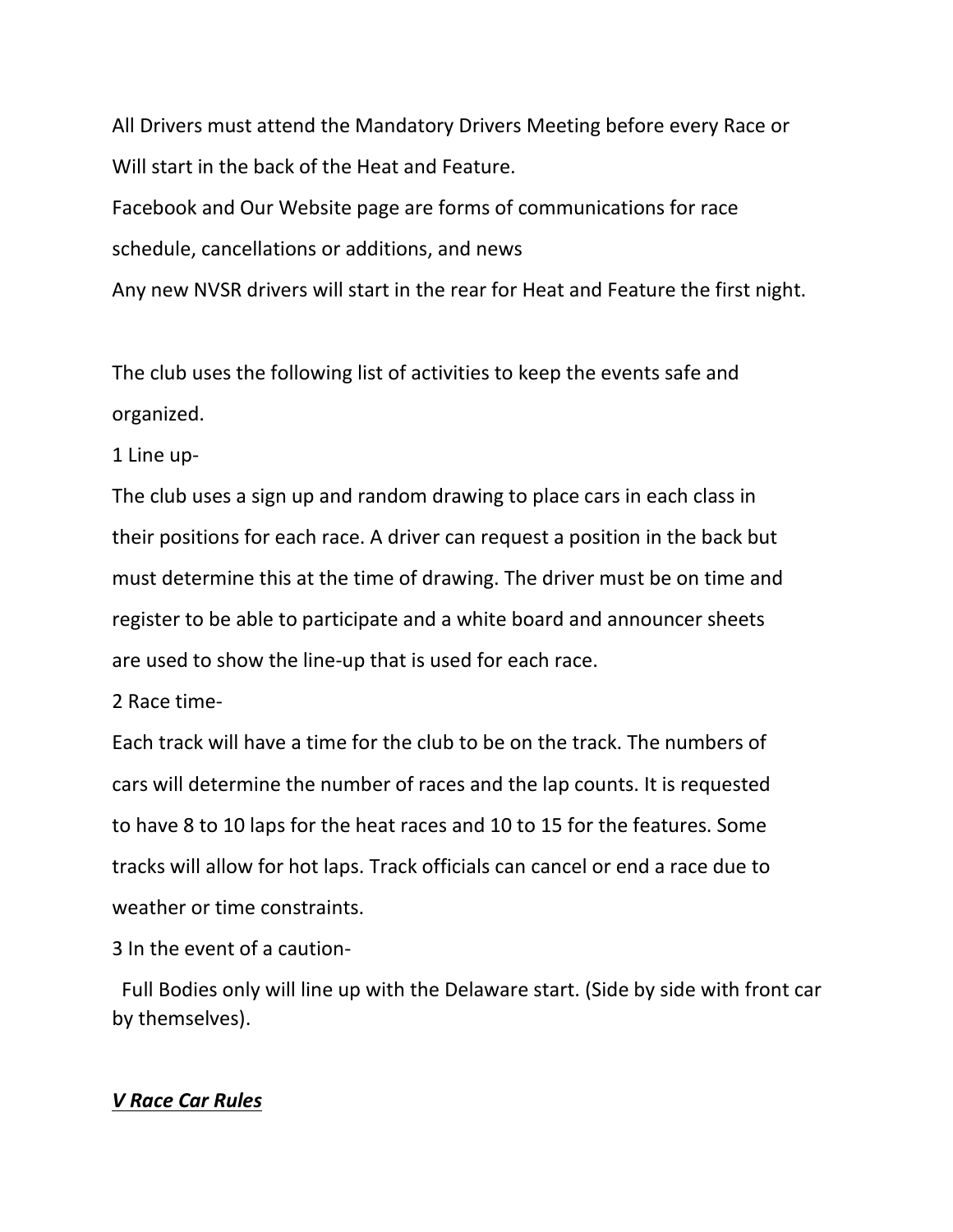Each car is inspected by a Board Member for the required safety rules and for the following club rules before allowing them to race. Each member is encouraged to contact the board before building or buying a car.

Car type-

Full body and Coupe

1 Bodies–

Bodies must resemble and be appropriate to them

classes that were raced pre-1976. Aftermarket bodies

are not allowed, No Aluminum or Fiberglass.

Car must appear neat and clean with no obscene graphics. A mirror is allowed for safety.

2 Spoilers-

Spoilers that came factory on your body, are allowed.

3 Chassis–

All frames must have roll cages mounted to them and tied to the

suspensions.

4 Suspensions–

Any type allowed except for rear steer types in good condition.

5 Engines–Any engine that has wet sump oiling can be used with gas or alcohol.

Engine must be carbureted.

6 Transmissions–

Any transmission that uses a clutch, forward and reverse while running.

Automatics allowed and no in and out boxes allowed.

7 Wheels-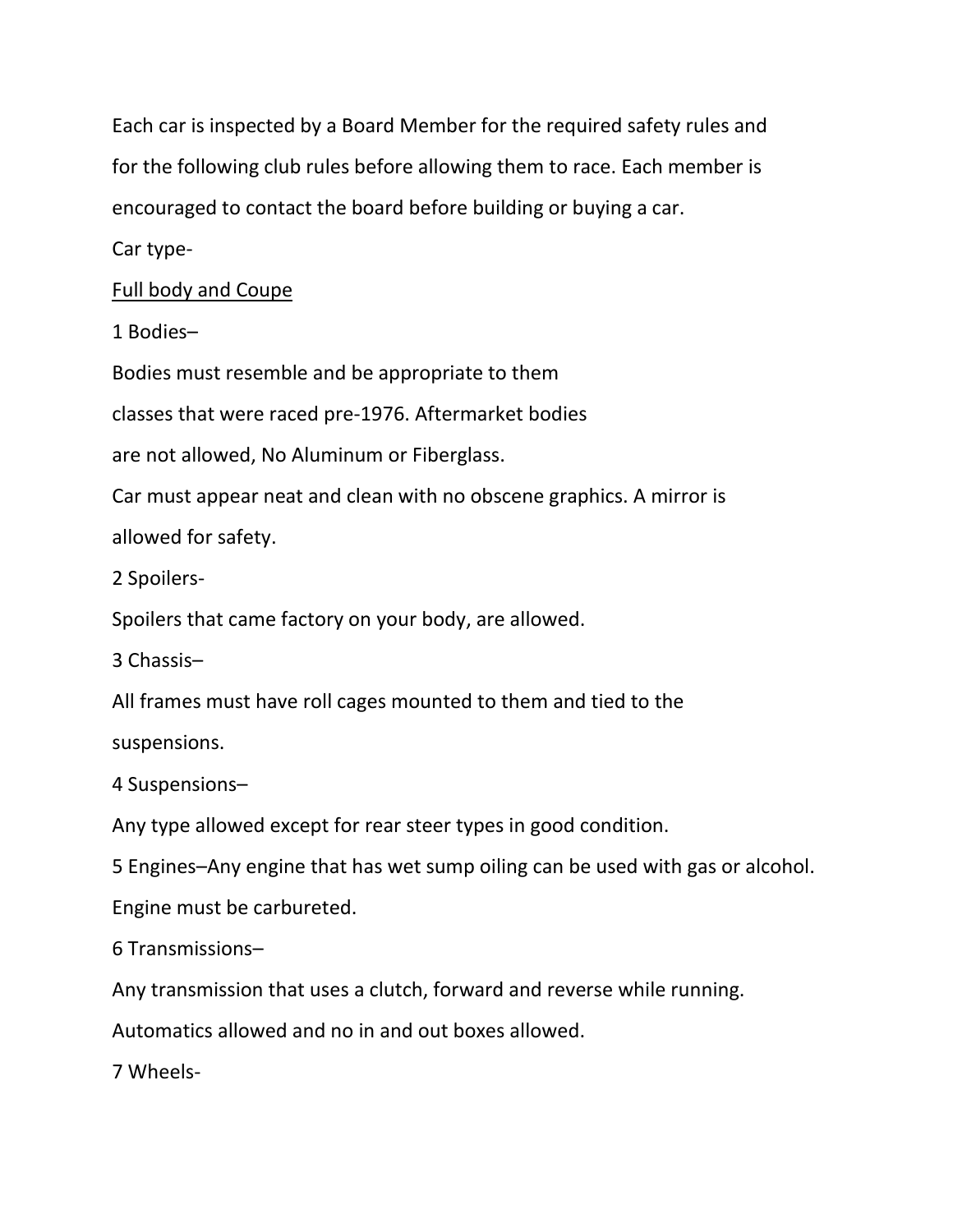Maximum size is 14 inches wide and must be in good condition. Up to 15 inch-wide tires and must be in good condition.

Car type–

Modified

1 Bodies–

All bodies must have a roof and access holes. Fabricated bodies are subject to board approval and sprint car tails not allowed.

2 Spoilers–

Wings with approved dimensions are allowed for tops with maximum

10degree angle only.

3 Chassis–

Steering is set in the center of the frame and must use a straight axle in the

front with a minimum wheelbase of 90 inches. Down tube cars are not

allowed.

4 Suspensions–

Any type allowed and in good condition. 5 Engines–

Any engine that has wet sump oiling can be used with gas or alcohol and

must be carbureted-no injection of any type.

6 Transmissions–

Any transmission that uses a clutch, forward and reverse while running.

Automatics allowed and in and out boxes not allowed.

7 Wheels–

Maximum size is 14 inches wide and must be in good condition. Up to 15-

inch-wide tires and must be in good condition.